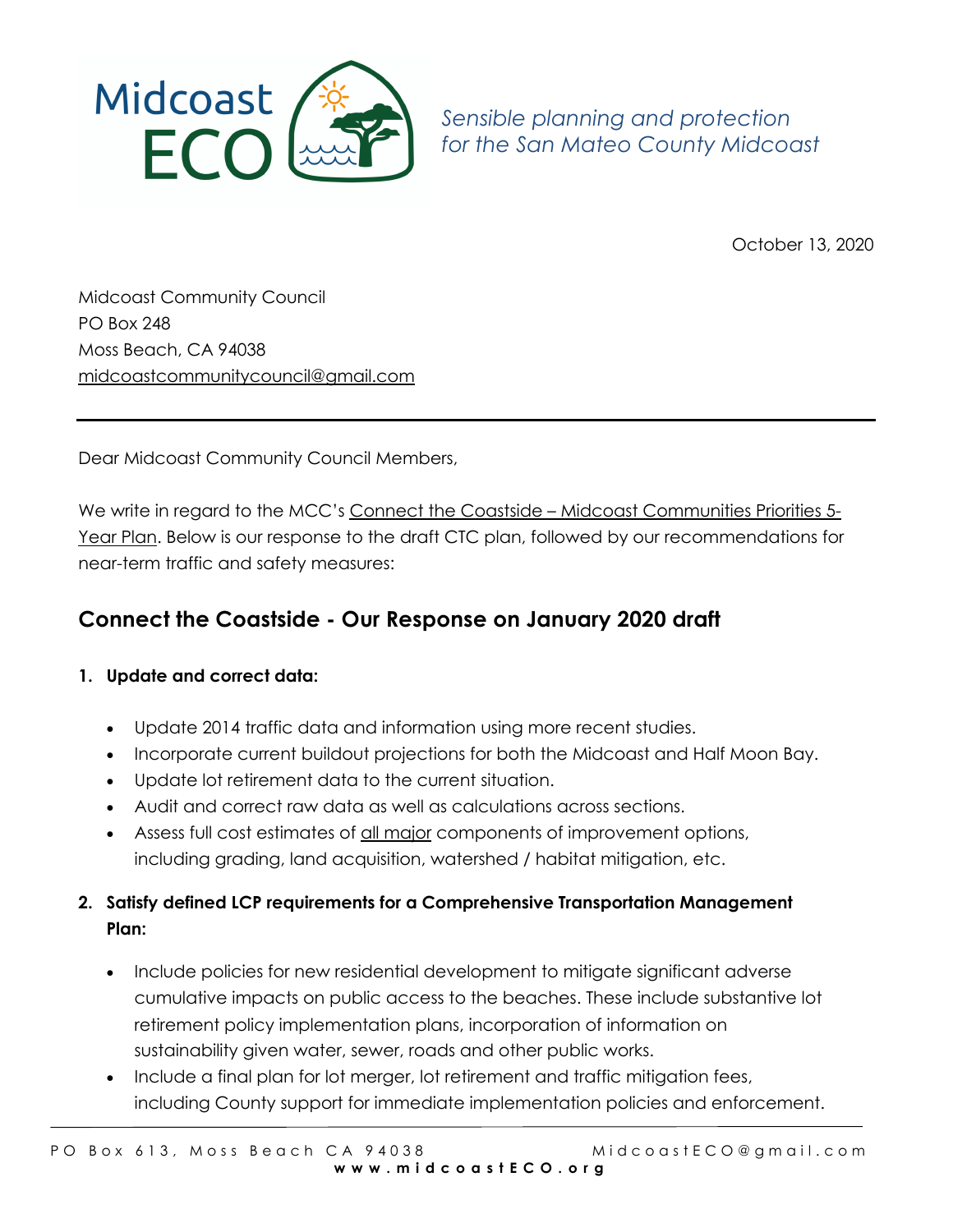

- Include evaluation of how traffic improvement options are designed to offset the demand for all new vehicle trips generated by new residential development on Highway 1, Highway 92, and relevant local streets.
- Discuss the impact of buildout and the constrained 2040 development forecasts on local infrastructure, as the LCP clearly indicates that both forecasts exceed current water and wastewater treatment capacity.
- Clearly state the cumulative impact that approved and planned large commercial and residential (multi-unit) projects will have on coastside traffic beyond that of buildout and 2040 development forecasts.
- Evaluate the impact of new development on Highway 1's use for emergency and evacuation of residents and visitors in cases of local emergencies or disasters.
- Outline how two separate CTC exercises (Half Moon Bay and Unincorporated San Mateo County Midcoast) will be integrated into one overall solution for the San Mateo County Coastside.
- Contrast and depict the Delay Index, Level of Service, Traffic Flow analysis in the final report. To remove and replace a deficient measure (Delay Index) gives an inaccurate picture of the traffic problem on the Coastside.

# **Traffic and Safety Now - Our Recommendations**

After several years of studies, even simplified recommendations for critical traffic and safety measures remain unimplemented. These ideas for improvements come from various studies of existing issues. Our list for resolving some critical points in the near term include:

# **1. Reduced Speeds and Acceleration Lanes**

In Moss Beach and Montara, a combination of reduced traffic speeds and acceleration lanes for cross traffic at a few intersections could provide near-term improvements to circulation and safety at low cost.

- Widen Cypress Avenue and California Avenue approaches at Highway 1
- Stripe separate lanes for right and left turns onto Highway 1 from Cypress Avenue and California Avenue
- Add acceleration lanes on Highway 1 for left turns from Cypress Avenue and California Avenue.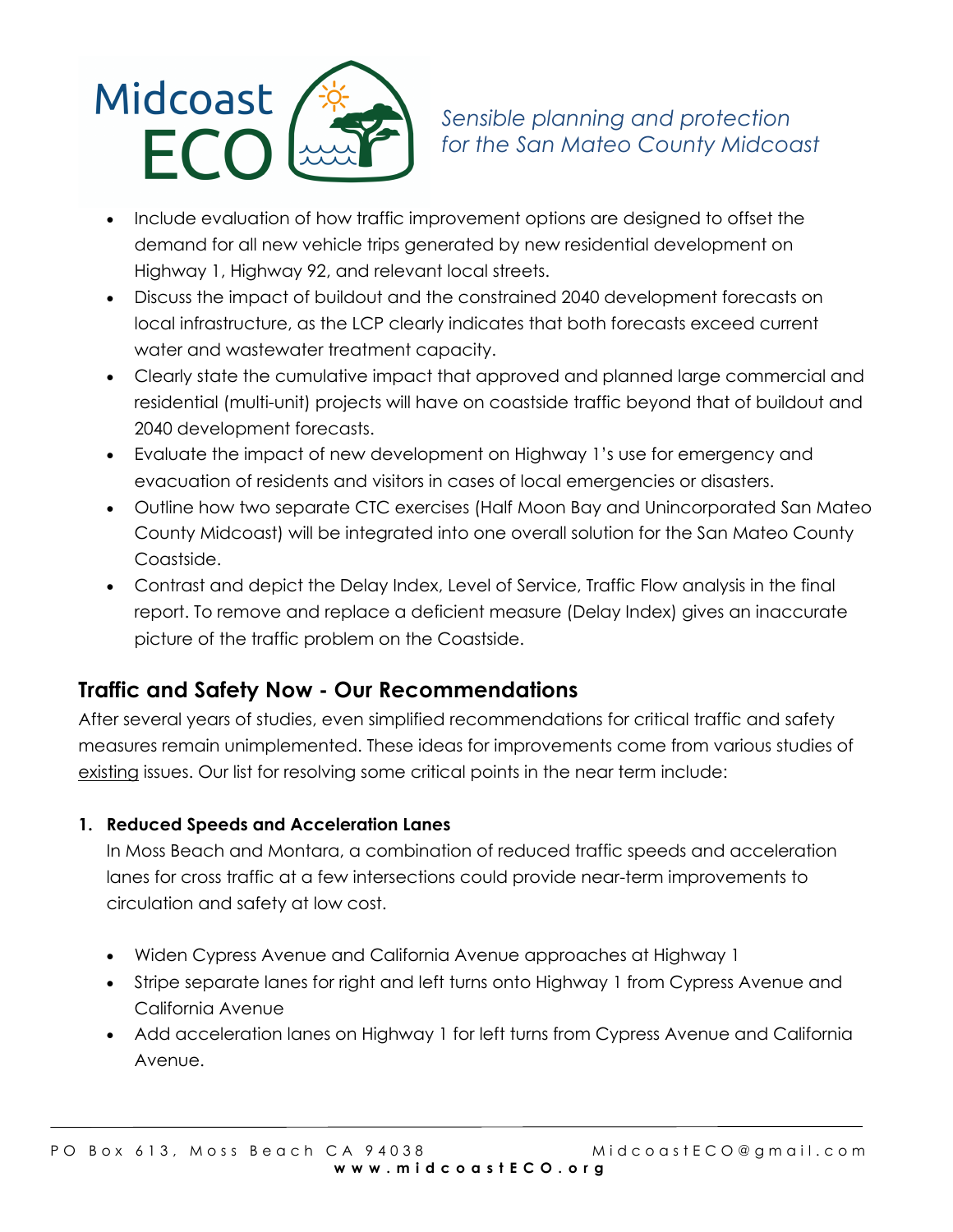

*Sensible planning and protection for the San Mateo County Midcoast*

#### **2. Safe Pedestrian Crossings**

- Add a bi-modal bridge from the north end of Carlos Street to the Montara Lighthouse. This would provide a safe passage across Highway 1 for cyclists and pedestrians. This bridge would have the added benefit of connecting the Parallel Trail from Montara to the Coastside Trail, via Vallemar Avenue to the Vallemar Bluff Trail or Julianna Avenue, then proceeding via Weinke Way to California Avenue.
- Remove the unsafe and poorly located crosswalk at Virginia Avenue and Highway 1
- Add smart pedestrian crossings on Highway 1 with raised medians and flashing beacons at California Avenue and 2nd St. (exclude Cypress Avenue - explained below).

# **3. Coastal and Parallel Trails between Moss Beach & Montara**

Another long overdue project is a partial implementation of the Coastal and Parallel Trails between Moss Beach and Montara. This highway section between 16th Street in Moss Beach and 14th Street in Montara is dangerous, particularly for school children to reach Farallone View School and for beach access. Without adequate public transit options, a bi-modal trail could provide relief from auto traffic and also improve safety.

#### **4. Improve Bike Routes**

The following options have been discussed for many years. These could be done soon at relatively low cost for much improved safety and access.

- Improve bike/ped access on California Avenue west for Coastal Trail connection to Airport Street via the Dardanelle Trail at the Fitzgerald Marine Reserve. Don't encourage bike/ped use of Cypress Avenue west, as it is too narrow and unsafe and cannot be easily widened due to the creek.
- Improve bike/ped access on Airport Street.
- Add marked (Class II) bike lanes on Highway 1 from Devil's Slide to Half Moon Bay.

# **5. Improve School Bus Service for Kids**

The lack of adequate school bus service adversely affects peak commute traffic. We urge action on this issue with coordination between the schools and the communities involved.

**6. Improve Safety at intersection of Highway 1 and Carlos Street**

Upgrade Highway 1 / Carlos Street north intersection: